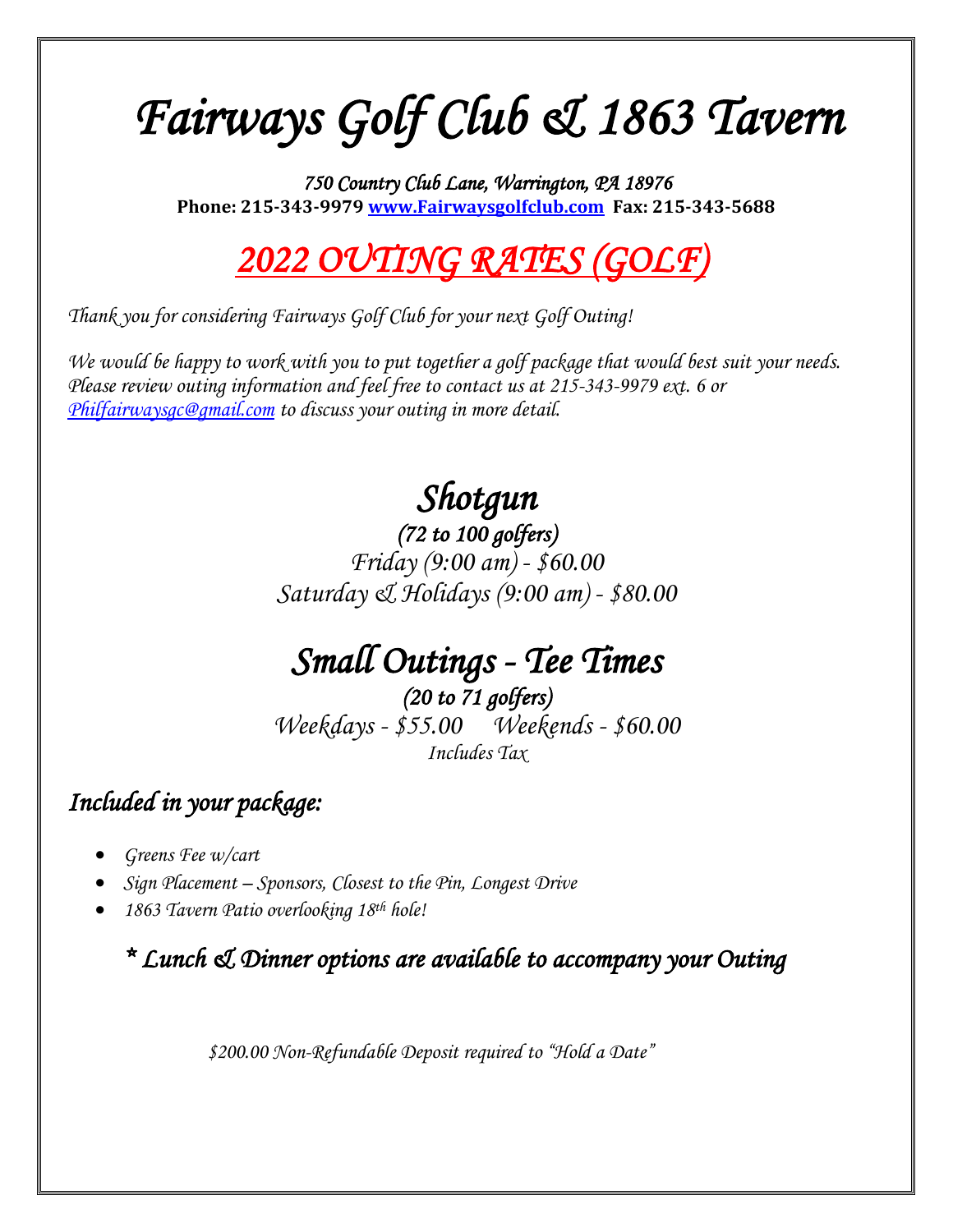*Fairways Golf Club & 1863 Tavern* 

*2021 OUTING/EVENT RATES (FOOD)* 

*Nineteenth Hole - Buffet (minimum 40 people) Choose 3 Options: \*Hot Roast Beef \_\_\_\_ \*Chicken Alfredo over Pasta \_\_\_\_ \* Hot Turkey \_\_\_\_ \* Baked Chicken Parmigiana \_\_\_\_ \*Meatballs \_\_\_\_ \*Grilled Chicken Garden Salad \_\_\_\_ \*Sausage, Peppers, Onions \_\_\_\_ \*Grilled Chicken Caesar Salad \_\_\_\_ Served w/Club Rolls, Pasta Salad, Potato Salad & Assorted Desserts \$35.00/person The Fairways – Hoagie and/or Wrap Trays (minimum 30 people) Choose 3 Options: \*Roast Beef \_\_\_\_ \*Chicken Salad \_\_\_\_ \*Turkey \_\_\_\_ \*Tuna Salad \_\_\_\_ \*Ham \_\_\_\_ Served w/Pasta Salad, Potato Salad &* 

*Assorted Desserts \$26.00/person* 

*Par 3 Menu* 

*(20 to 40 people – Tee Times Only!!) (Each Golfer gets choice of one sandwich) Burger, Grilled Chicken, Turkey Sandwich Served w/ Lettuce, Tomato, Chips & Can of Soda or Water \$15.00/person* 

 *After Nine* 

*(minimum 20 people) Hot Dog, Chips & Can of Soda or Water \$7.50/person* 

*\*Add the "After Nine" Food option to any other package for an additional \$5.00/person* 

 *\*18% Gratuity & Tax additional on Food & Beverage \*Prices Determined by Final Count "5" days prior to Event*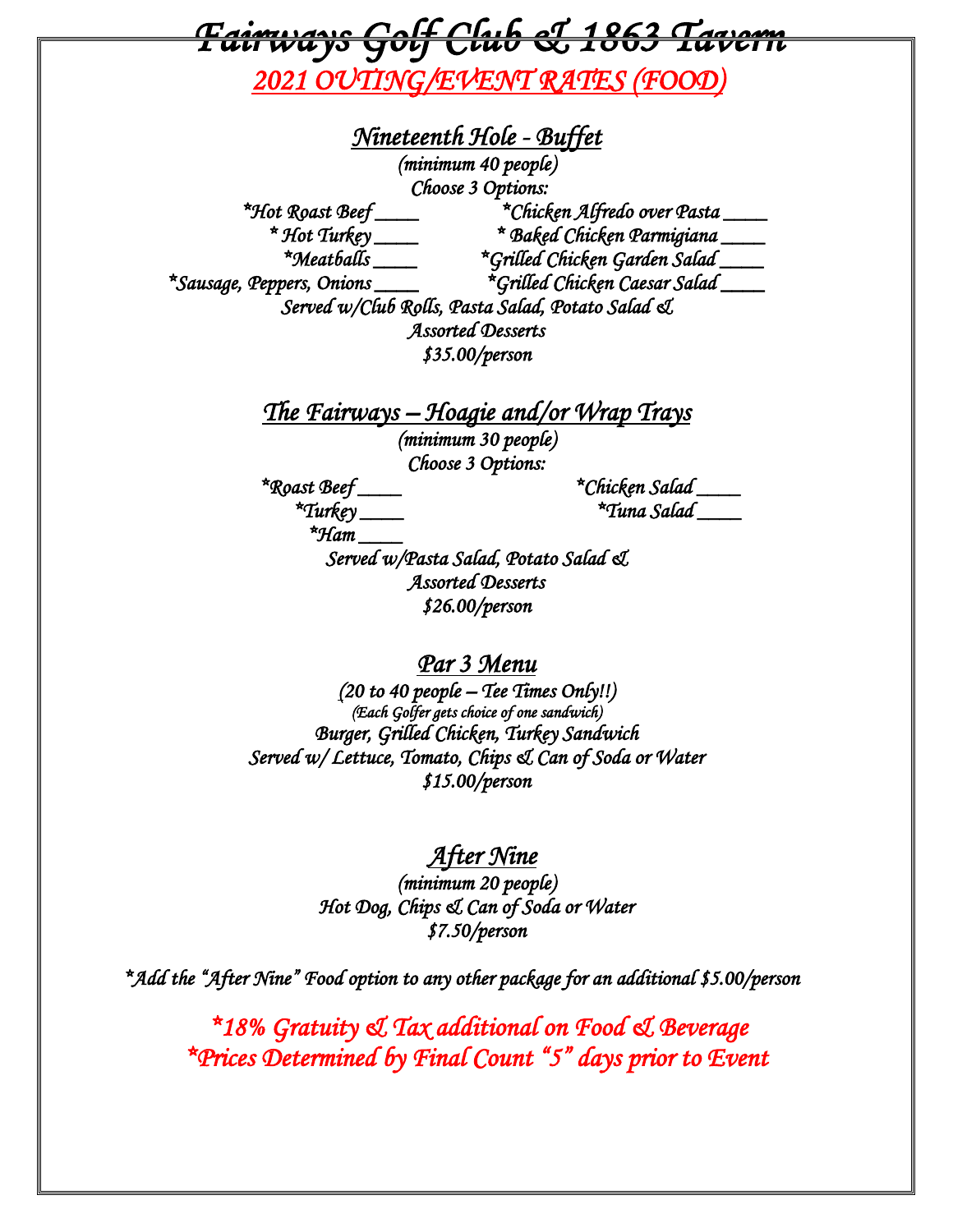# *Fairways Golf Club & 1863 Tavern*

 *2021 OUTING/EVENT RATES (DRINKS)* 

*Drink Package Soda, Water, & Coffee \$4.00/person* 

## *Beer*

*Domestic Cases - \$42 (4 case minimum) (Bud Light, Bud, Yuengling, Miller Lite, Coors Light)* 

## *Wine*

*Chardonnay, Pinot Grigio, Cabernet Sauvignon, Merlot Bottle 750 ml - \$22* 

*Open Bar Open Bar available - will be priced according to selections with running tab* 

## *Cash Bar Cash Bar available – pay as you order NO ALCOHOL PURCHASED AT FAIRWAYS FOR OUTINGS CAN BE TAKEN FROM THE PROPERTY*

 *\*18% Gratuity & Tax additional on Food & Beverage \*Prices Determined by Final Count "5" days prior to Event*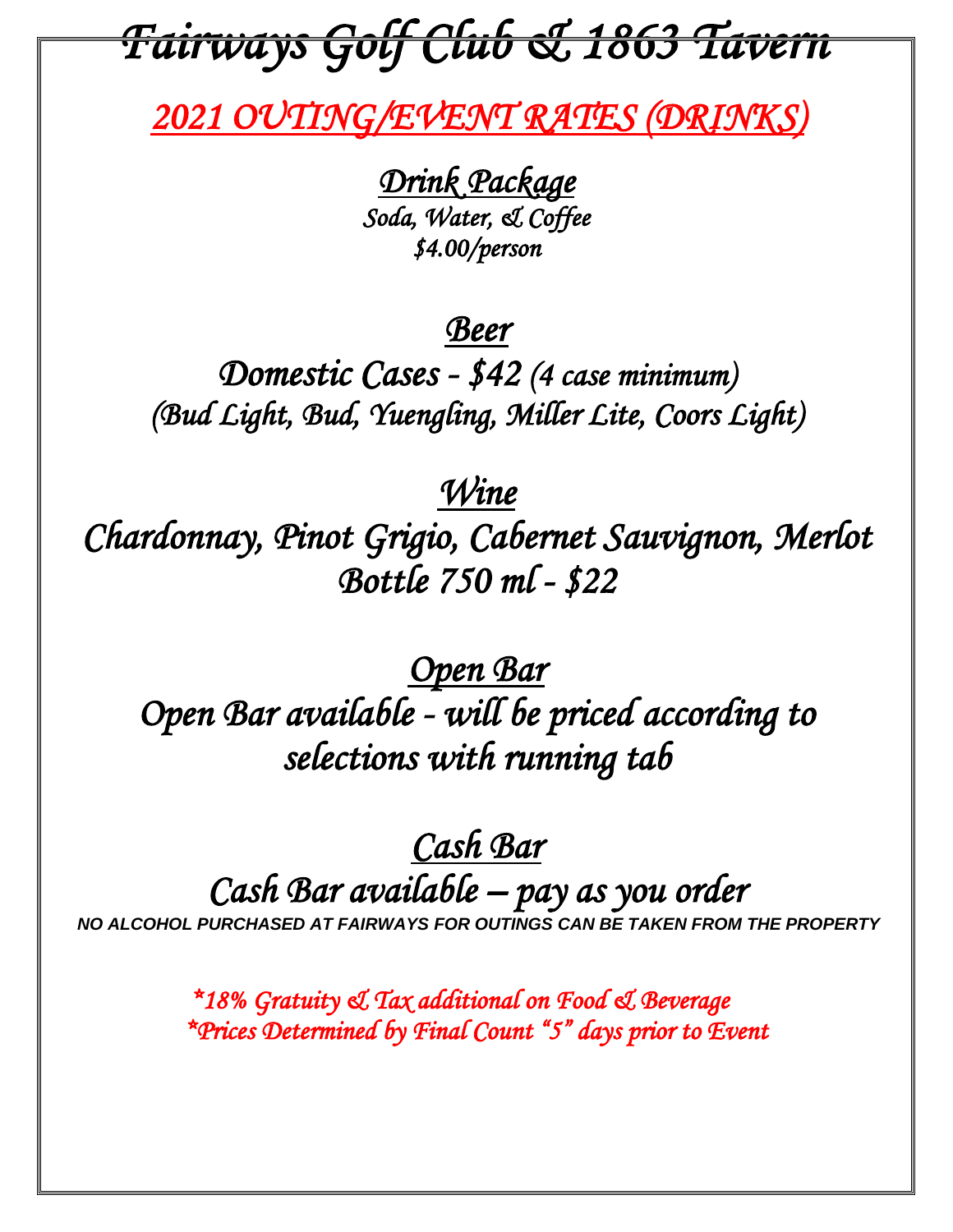

## **OUTING/EVENT CONTRACT**

|                                                             |                                                                                                                       | <b>Outing Date:</b> (1st choice) (2nd choice)                                                            |
|-------------------------------------------------------------|-----------------------------------------------------------------------------------------------------------------------|----------------------------------------------------------------------------------------------------------|
|                                                             |                                                                                                                       | Time: $\frac{4}{100}$ # of Golfers: $\frac{4}{100}$ # of Carts: $\frac{4}{100}$ & Carts: $\frac{4}{100}$ |
|                                                             |                                                                                                                       |                                                                                                          |
|                                                             |                                                                                                                       |                                                                                                          |
|                                                             |                                                                                                                       |                                                                                                          |
|                                                             |                                                                                                                       |                                                                                                          |
|                                                             |                                                                                                                       |                                                                                                          |
| <b>Outing Golf Package:</b>                                 |                                                                                                                       |                                                                                                          |
|                                                             | $\text{Shotgun} - 9:00$ am: Friday _____ Saturday _____<br><b>Small Outings - Tee Times: Weekday:</b> ___ Weekend ___ |                                                                                                          |
|                                                             |                                                                                                                       | <b>Outing Setup:</b> 'Longest Drive' and 'Closest to Pin' markers are available for use upon request     |
|                                                             | Closest to Pin Holes: ______ _____ ____                                                                               |                                                                                                          |
|                                                             | Longest Drive Holes: ______ _____ _____                                                                               |                                                                                                          |
|                                                             | Hole-in-One Holes: ________ ______ _____                                                                              |                                                                                                          |
|                                                             | Sponsors Signs: ______ (must be labeled with Hole #)                                                                  |                                                                                                          |
| Putting Contest: _______ yes ______ no                      |                                                                                                                       |                                                                                                          |
|                                                             |                                                                                                                       |                                                                                                          |
| <b>Facilities needed:</b><br>Patio<br>Registration Tables # |                                                                                                                       |                                                                                                          |
|                                                             |                                                                                                                       |                                                                                                          |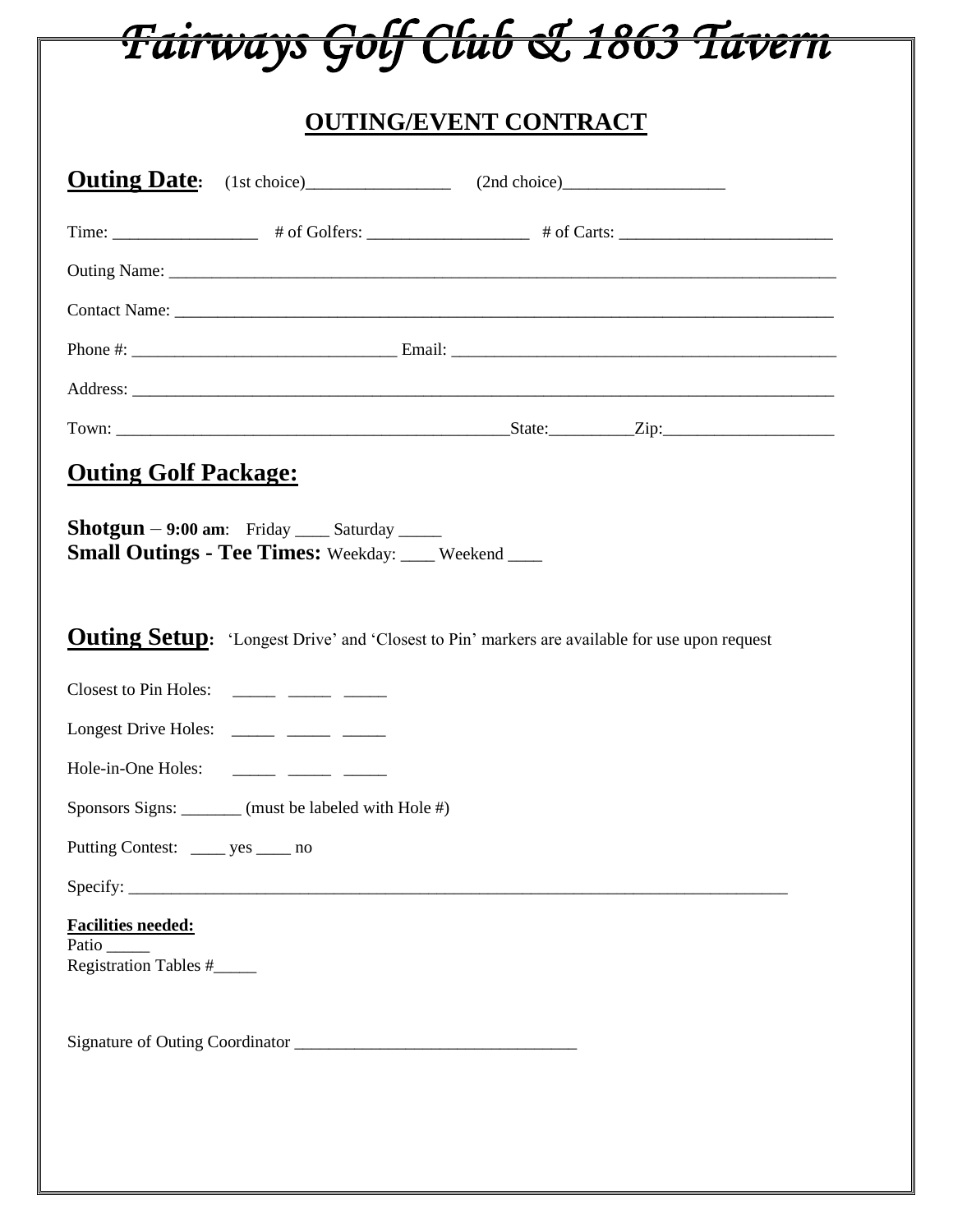| <del>Tairways Golf Club &amp; 1863 Tavern</del>                                                                                                                                                                                                                                                       |
|-------------------------------------------------------------------------------------------------------------------------------------------------------------------------------------------------------------------------------------------------------------------------------------------------------|
|                                                                                                                                                                                                                                                                                                       |
| <b>ORDER FORM</b><br><b>Food &amp; Drink Choices:</b><br>Par 3 - \$15.00<br>______The Fairways - \$26.00<br>Nineteenth Hole - \$35.00<br><b>______After Nine - \$7.50</b><br><b>______Drink Package - \$4.00</b>                                                                                      |
| <b>Beer:</b> Cases - Domestic \$42 (4 case minimum)<br>Wine: 750 ML Bottle \$22 (Chardonnay, Pinot Grigio, Cabernet Sauvignon, Merlot)                                                                                                                                                                |
| # Bottles of the state of the state of the state of the state of the state of the state of the state of the state of the state of the state of the state of the state of the state of the state of the state of the state of t                                                                        |
| Special requests                                                                                                                                                                                                                                                                                      |
| Open Bar: _______                                                                                                                                                                                                                                                                                     |
| <b>Cash Bar:</b><br>NO ALCOHOL PURCHASED AT FAIRWAYS CAN BE TAKEN FROM THE PROPERTY                                                                                                                                                                                                                   |
| The management of Fairway Golf Club reserves the right, as required by law, to refuse service to any person that the<br>Bartender/Server deems under the influence of alcohol to a degree that he/she may be a danger to him or herself or<br>others. You must be 21 years of age to consume alcohol. |
| *18% Gratuity & Tax additional on Food & Beverage<br>*Prices Determined by Final Count "5" days prior to Event                                                                                                                                                                                        |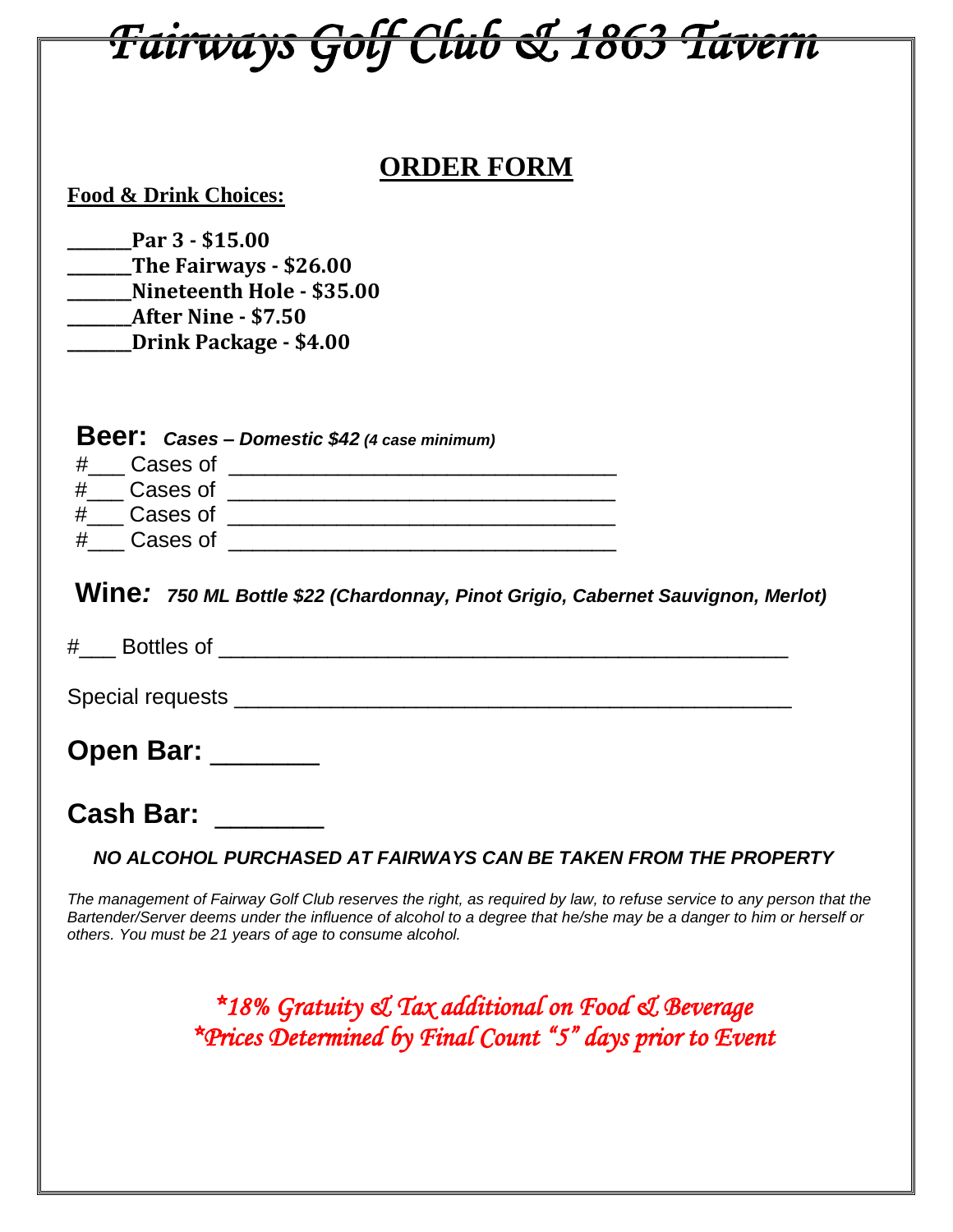# *Fairways Golf Club*

*Contract signed and a \$200.00 deposit received on \_\_\_\_\_/\_\_\_\_\_/\_\_\_\_\_ to hold Outing Date \_\_\_\_\_/\_\_\_\_\_/\_\_\_\_\_. Remaining Balance of \_\_\_\_\_\_\_\_ due day of outing.*

*OC Initials \_\_\_\_\_ MGR Initials \_\_\_\_\_*

### **CANCELLATION POLICY:**

*Deposit will not be refunded if you cancel after / / (four (4) weeks prior to event)*

 *OC Initials \_\_\_\_\_ MGR Initials \_\_\_\_\_*

*MUST HAVE FINAL COUNT 5 DAYS PRIOR TO EVENT.*

*The outing coordinator is responsible for full payment to Fairways Golf Club Day of Event: By cash, check, money order or credit card (MC or Visa American Express and Discover) WE CANNOT ACCEPT PAYMENT FROM INDIVIDUAL PARTICIPANTS*

*ALL FOOD, DRINK & ALCOHOL MUST BE PURCHASED FROM FAIRWAYS GOLF CLUB.* 

*THIS IS NON-NEGOTIABLE*

#### **GENERAL INFORMATION**

*No Person under the age of eighteen (18) years of age may operate a powered Golf Cart. Please make sure if anyone is expecting to drive a cart and an age question arises, photo identification must be provided. No Exceptions. If a person is found in violation, they may be removed from the course with no refund.*

*Rain Policy: Unless Fairways Golf Club deems the course to be unfit for play, all events will take place, If during the course of play weather becomes an issue, such as long delays or course closure, a determination will be made in reference to refunds for golf only. If we cancel your event and cannot find a mutually agreeable make-up date, then golf and golf shop credits will be issued. In any event where food has been ordered, the food will be served the day of the event.* 

*OC Initials \_\_\_\_\_ MGR Initials \_\_\_\_\_*